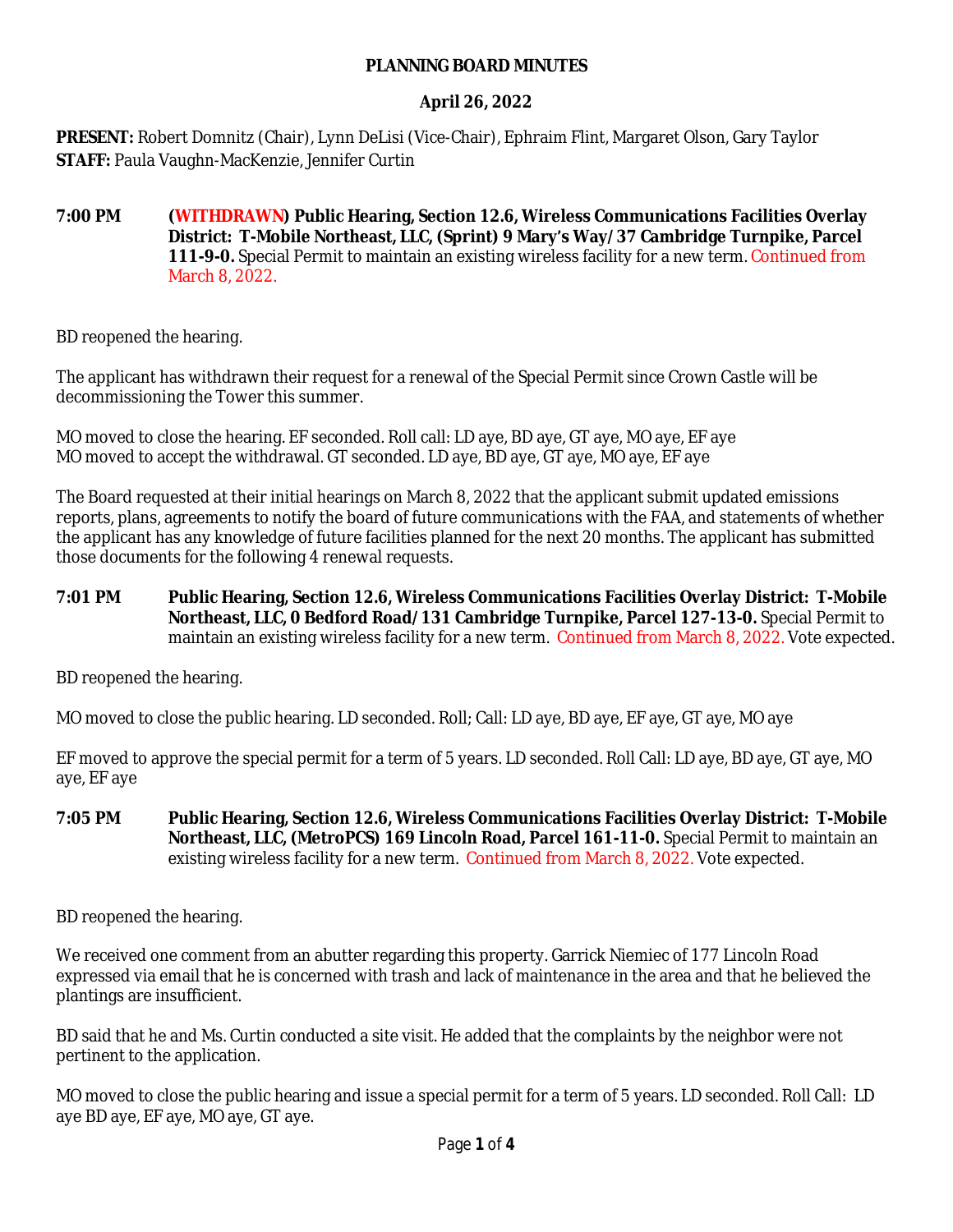**7:10 PM Public Hearing, Section 12.6, Wireless Communications Facilities Overlay District: T-Mobile Northeast, LLC, (Sprint) 169 Lincoln Road, Parcel 161-11-0.** Special Permit to maintain an existing wireless facility for a new term. Continued from March 8, 2022. Vote expected.

BD reopened the hearing.

MO moved to close the public hearing and issue a special permit for a term of 5 years. LD seconded. LD aye BD aye, EF aye, MO aye, GT aye.

**7:15 PM Public Hearing, Section 12.6, Wireless Communications Facilities Overlay District: T-Mobile Northeast, LLC, (MetroPCS) 295 Cambridge Turnpike, Parcel 132-25-0.** Special Permit to maintain an existing wireless facility for a new term. Continued from March 8, 2022. Vote expected.

BD reopened the hearing.

MO moved to close the public hearing and issue a special permit for a term of 5 years. Roll Call: LD aye BD aye, EF aye, MO aye, GT aye.

**7:20 PM Determination of Minor Change, Section 17, Non-Residential Site Plan Review: 9 Lewis Street Realty, LLC, 25 9-11 Lewis Street, Parcel 161-5-0.** Request for a Determination of Minor Change to an approved site plan for minor additions and safety improvements to the existing structure to accommodate the height of ambulances and comply with building code. Vote Expected.

Susan Murphy represented the applicant and gave an overview of the project.

Professional Ambulance and Oxygen Service Inc. (Pro EMS) has been a tenant and operated an ambulance service from 11A Lewis Street for the past 11 years, and a new owner acquired the property 6 years ago. ProEMS is the Advanced Life Support (ALS) provider for the towns of Lincoln, Weston, Concord, Carlisle, Maynard, Boxboro, and Stow. Two paramedics are housed at 11 Lewis Street 24/7. Very little upkeep had been done by the prior owner of the building. The current property owner has committed to fully updating the space.

The Board discussed the proposed lighting and thought it should be reduced to lower lumen fixtures.

GT moved to consider this a minor change. MO seconded. Roll Call: LD aye, BD aye, EF aye, MO aye, GT aye.

- GT moved to approve the admin approval with the condition that the applicant submit final lighting to Planning staff for approval. MO seconded. Roll Call: LD aye BD aye, EF aye, MO aye, GT aye.
- **7:25 PM Recommendation for Accessory Apartment, Section 14.3.3: Almut and Martin Werminghausen, 141 South Great Road, Parcel 173-12-0.** Request for a recommendation to the ZBA for an accessory apartment. Vote expected.

Martin Werminghausen said that this apartment is for their son and daughter in law to be able to live on their property. The applicant received approval from the Conservation Commission for the project.

MO moved to give a positive recommendation to the ZBA. EF seconded. Roll Call: LD aye, BD aye, EF aye, MO aye, GT aye.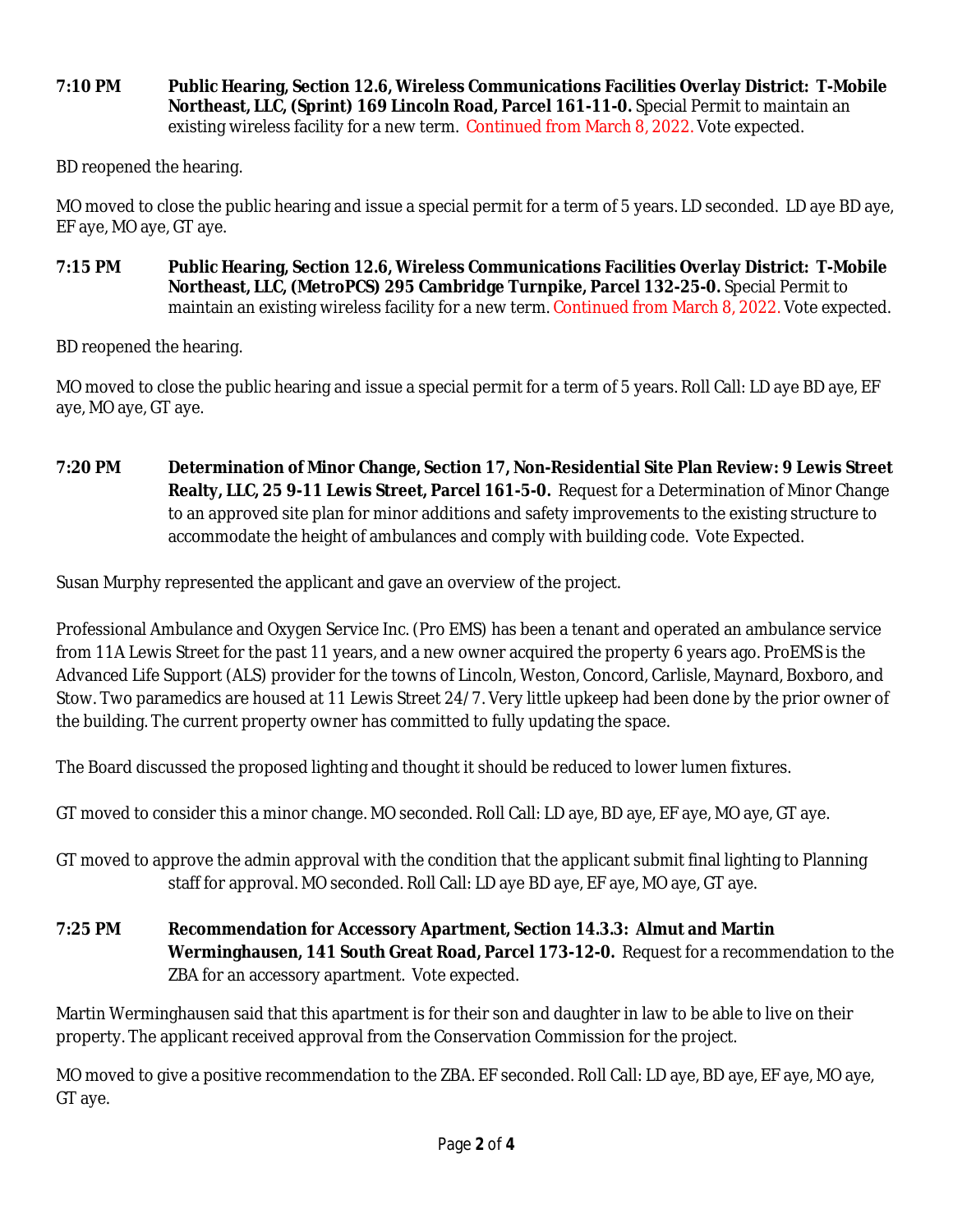# **Business**

### **Climate Action Plan**

Ms. Curtin explained her work on the Municipal Vulnerability Preparedness grant for the development of a Lincoln Climate Action Plan and asked that the Board write a letter of support for this grant application.

MO said that she would write the letter.

# **Work Plan Discussion**

# *MO drafted a document for rethinking zoning regulations which is attached to these minutes below.*

The Board discussed problems with the affordability and availability of housing in town and what changes could be made to zoning to improve the situation. Maintaining rural character while increasing housing diversity are major concerns. The board discussed permitting multiple dwelling units in buildings that have the same appearance as a single-family house, thus preserving the character of the town's landscapes and neighborhoods. This would require that the town enact regulations that require any additional units be in the main building, limit the size and number of doors facing the street, limit lots to a single curb cut, and develop design guidelines for houses with multiple units. BD expressed the need for more data on housing prices and housing trends. The Board agreed that a clear first step would be liberalizing the accessory apartment bylaw through such measures as allowing them by right when in the main building and increase size maximum. This can be drafted for next year's Town Meeting.

The Board discussed how to respond to Lincolntalk posts. The Board decided that MO could respond to factual inaccuracies herself and for more contentious issues she will send around her proposed responses and give an hour for direct comments from the Board members before posting. The Board also discussed holding time at each meeting for public discussions.

The Board reviewed the different issues under the purview of SLPAC. BD and LD expressed concern about zoning discussions being held at SLPAC meetings instead of Planning Board meetings. LD suggested that SLPAC should continue, but that discussion of zoning changes be taken out and be placed in the Planning Board Meetings.

BD suggested that SLPAC turn into an ad-hoc committee with specific issues delegated by the Planning Board and SLPAC members could attend Planning Board meetings to discuss other issues if necessary.

The Board will discuss the future of SLPAC at upcoming meetings.

GT moved to adjourn. BD seconded. Roll Call: LD aye BD aye, EF aye, MO aye, GT aye.

Approved on May 10, 2022.